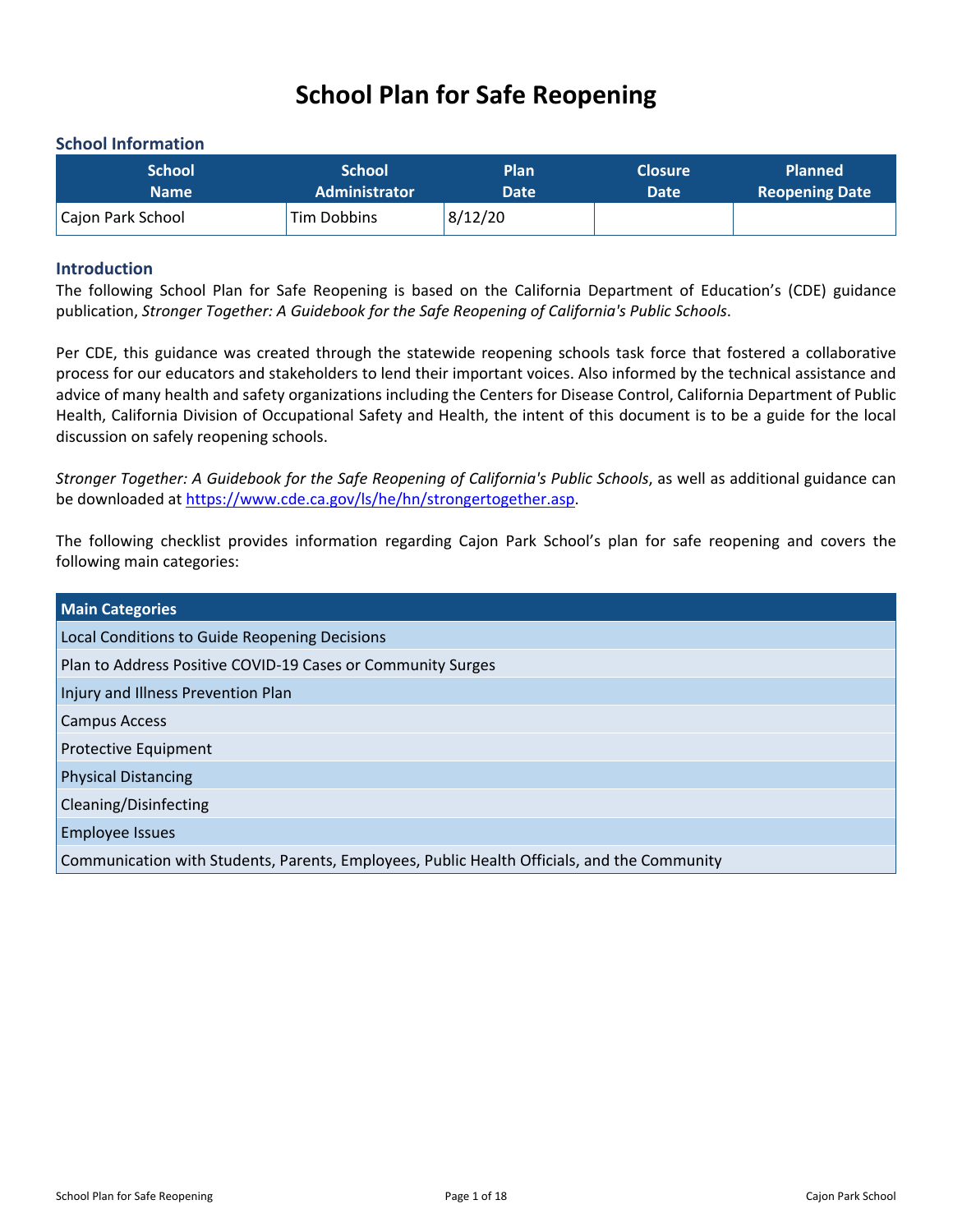## <span id="page-1-0"></span>**Table of Contents**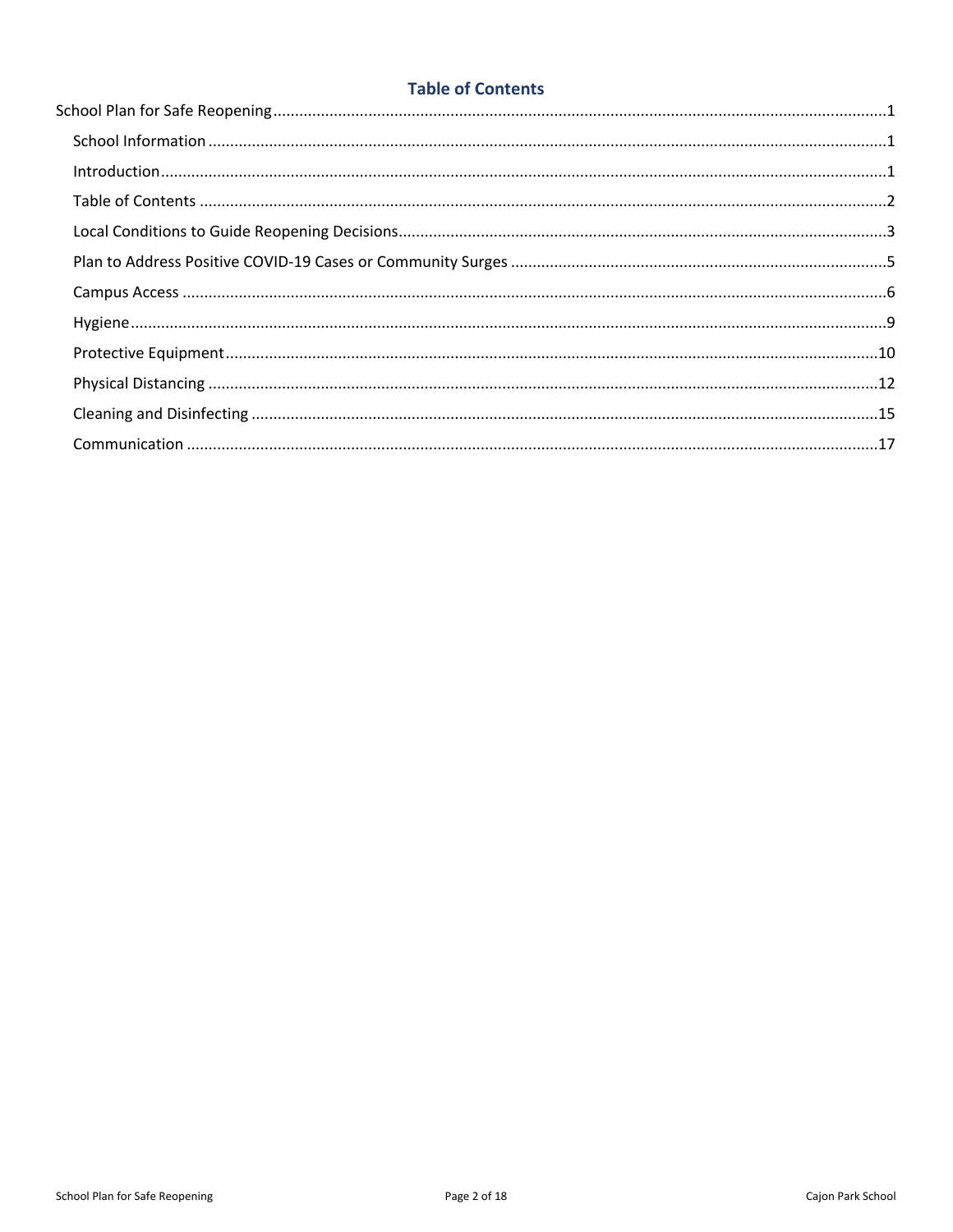## <span id="page-2-0"></span>**Local Conditions to Guide Reopening Decisions**

## **Flexibility or Lifting of State Stay-Home Order**

| <b>Condition Met</b> | <b>Condition Assessed</b>                                                                  |
|----------------------|--------------------------------------------------------------------------------------------|
| No.                  | The state has lifted or relaxed the stay-home order to allow schools to physically reopen. |
|                      |                                                                                            |

## **Flexibility or Lifting of County Stay-Home Order**

| <b>Condition Met</b> | <b>Condition Assessed</b>                                                                                          |
|----------------------|--------------------------------------------------------------------------------------------------------------------|
| No                   | The county has lifted or relaxed the stay-home or shelter-in-place order to allow schools to physically<br>reopen. |

#### **Local Public Health Clearance**

| <b>Condition Met</b> | <b>Condition Assessed</b>                                                                                                                                                                                                                                                                                                                                 |
|----------------------|-----------------------------------------------------------------------------------------------------------------------------------------------------------------------------------------------------------------------------------------------------------------------------------------------------------------------------------------------------------|
| No                   | Local public health officials have made determinations, including, but not limited to, the following:<br>Testing Availability. Consult with local public health officials to ensure adequate tests and<br>tracking/tracing resources are available for schools to reopen. Employees have access to COVID-<br>19 testing at regular and ongoing intervals. |
|                      | Sufficient duration of decline or stability of confirmed cases, hospitalizations, and deaths.<br>ii.                                                                                                                                                                                                                                                      |
|                      | Sufficient surge capacity exists in local hospitals.<br>iii.                                                                                                                                                                                                                                                                                              |

#### **Equipment Availability**

| <b>Condition Met</b> | <b>Condition Assessed</b>                                                                                                                                                                                                                                                                                                                                                                                                                                                                                                                                                                                                                                                                                |
|----------------------|----------------------------------------------------------------------------------------------------------------------------------------------------------------------------------------------------------------------------------------------------------------------------------------------------------------------------------------------------------------------------------------------------------------------------------------------------------------------------------------------------------------------------------------------------------------------------------------------------------------------------------------------------------------------------------------------------------|
| <b>Yes</b>           | Have sufficient protective equipment to comply with California Department of Public Health<br>(CDPH) guidance for students and staff appropriate for each classification or duty, as well as<br>relevant California Division of Occupational Safety and Health Administration (Cal/OSHA)<br>requirements.<br>Have a plan for an ongoing supply of protective equipment.<br>ii.<br>Purchase a sufficient number of no-touch thermal scan thermometers for symptom screenings.<br>iii.<br>iv. Consider the differing requirements of PPE/EPG for the differing populations of students with<br>disabilities (i.e., for those requiring medical procedures, toileting, lifting and mobility<br>assistance). |

See Sections 6 and 19 of the District's SAFE AT SCHOOL Reopening Plan for details

## **Cleaning Supply Availability**

| <b>Condition Met</b> | <b>Condition Assessed</b>                                                                                                       |
|----------------------|---------------------------------------------------------------------------------------------------------------------------------|
| Yes                  | Have enough school-appropriate cleaning supplies to continuously disinfect the school site in<br>accordance with CDPH guidance. |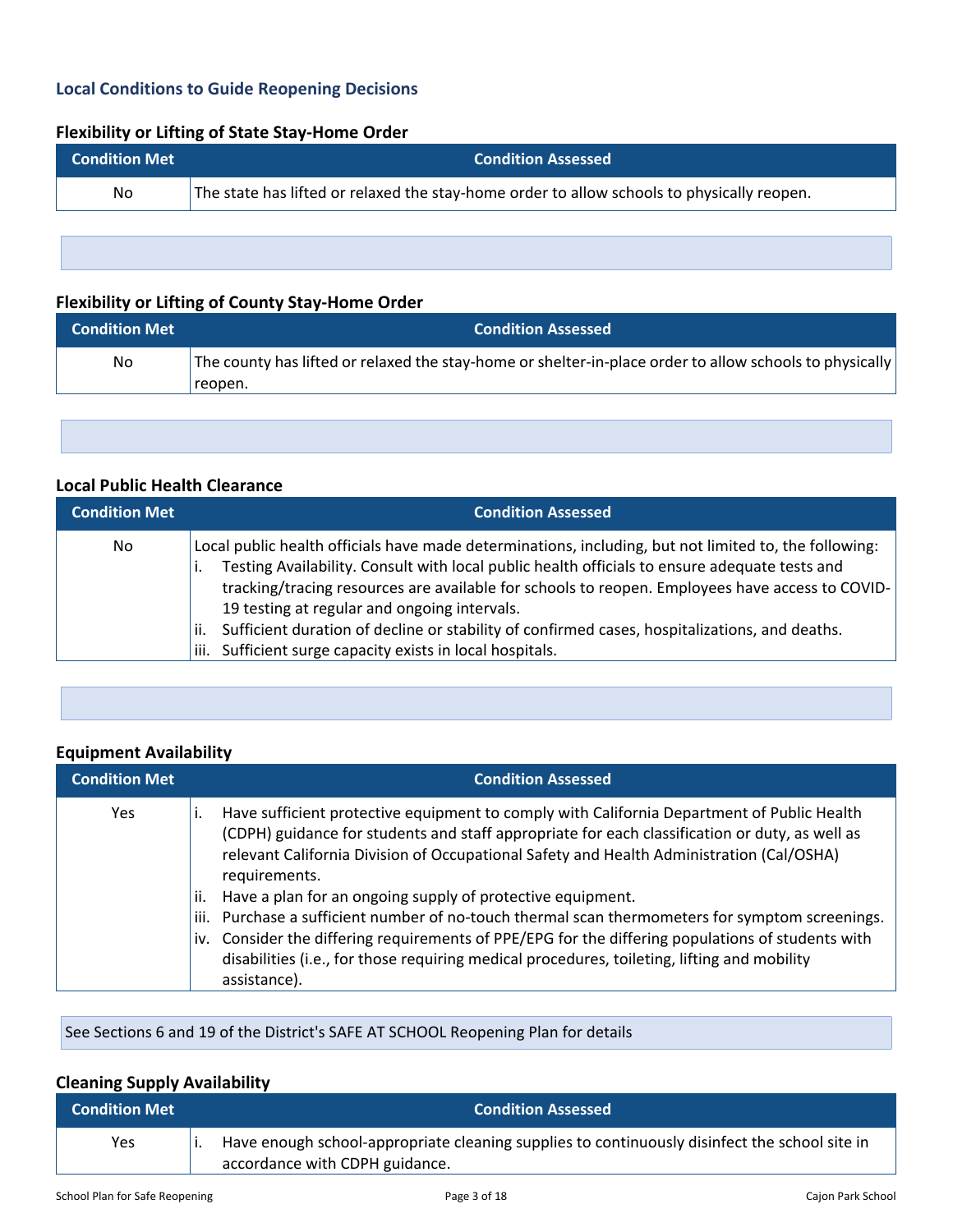| $\parallel$ ii. Ensure sufficient supplies of hand sanitizers, soap, handwashing stations, tissues, no-touch |
|--------------------------------------------------------------------------------------------------------------|
| trash cans, and paper towels.                                                                                |

See Sections 6 and 19 of the District's SAFE AT SCHOOL Reopening Plan for details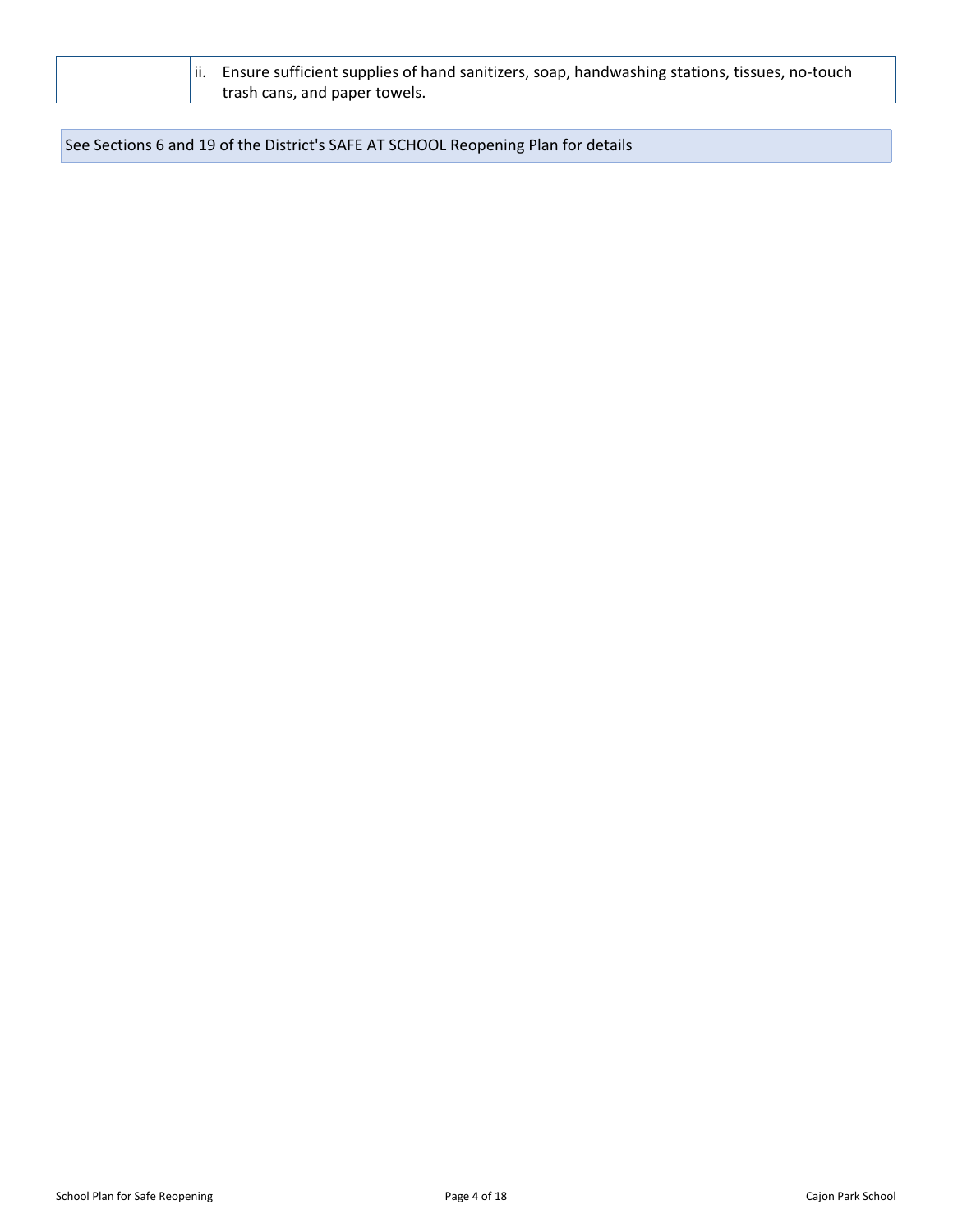## <span id="page-4-0"></span>**Plan to Address Positive COVID-19 Cases or Community Surges**

## **Plan for Repeated Closure**

| <b>Condition Met</b> | <b>Condition Assessed</b>                                                                           |
|----------------------|-----------------------------------------------------------------------------------------------------|
| Yes                  | Establish a plan to close schools again for physical attendance of students, if necessary, based on |
|                      | public health guidance and in coordination with local public health officials.                      |

See Section 15.c of the District's SAFE AT SCHOOL Reopening Plan for details

#### **Response to Positive Tests**

| <b>Condition Met</b> | <b>Condition Assessed</b>                                                                                                                                                                                                                                                       |
|----------------------|---------------------------------------------------------------------------------------------------------------------------------------------------------------------------------------------------------------------------------------------------------------------------------|
| <b>Yes</b>           | In accordance with CDPH guidance, when a student, teacher, or staff member or a member of their<br>household tests positive for COVID-19 and has exposed others at the school implement the<br>following steps:                                                                 |
|                      | In consultation with the local public health officials, the appropriate school official may consider<br>Ι.<br>whether school closure is warranted and length of time based on the risk level within the<br>specific community as determined by the local public health officer. |
|                      | In accordance with standard guidance for isolation at home after close contact, the classroom<br>ii.<br>or office where the COVID-19-positive individual was based will typically need to close<br>temporarily as students or staff isolate.                                    |
|                      | Additional close contacts at school outside of a classroom should also isolate at home.<br>iii.                                                                                                                                                                                 |
|                      | iv. Additional areas of the school visited by the COVID-19-positive individual may also need to be<br>closed temporarily for cleaning and disinfection.                                                                                                                         |
|                      | Develop a plan for continuity of education, medical and social services, and meal programs and<br>v.<br>establish alternate mechanisms for these to continue.                                                                                                                   |

See Section 15.c of the District's SAFE AT SCHOOL Reopening Plan for details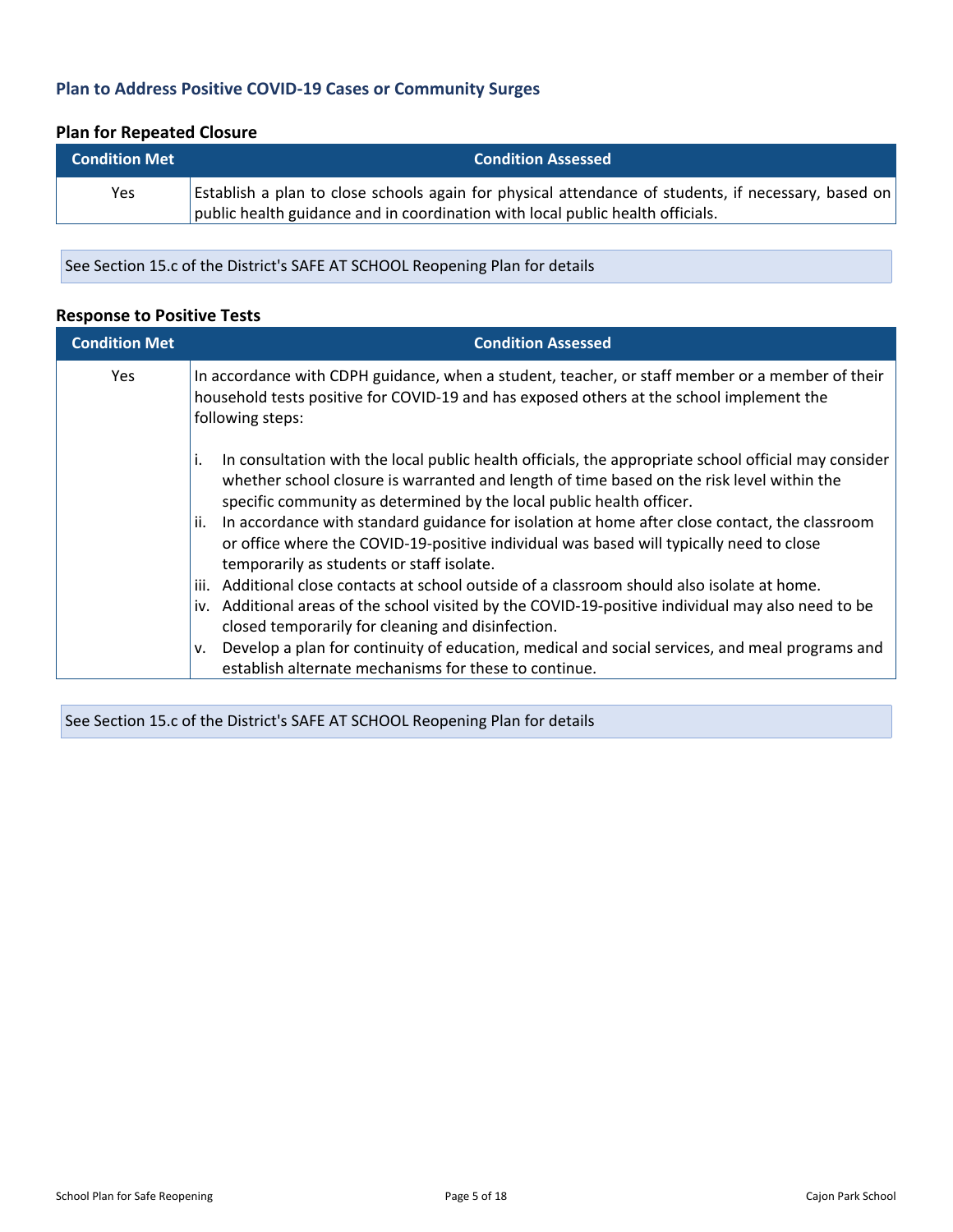#### <span id="page-5-0"></span>**Campus Access**

Develop a plan to minimize access to campus, and limit nonessential visitors, facility use permits, and volunteers.

#### **People Showing Symptoms of COVID-19**

| <b>Condition Met</b> | <b>Condition Assessed</b>                                                                                                                                                                              |
|----------------------|--------------------------------------------------------------------------------------------------------------------------------------------------------------------------------------------------------|
| Yes                  | Exclude any student, parent, caregiver, visitor, or staff showing symptoms of COVID-19 (reference<br>CDC and CDPH guidelines for COVID-19 symptoms). Staff should discuss with the parent or caregiver |
|                      | and refer to the student's health history form or emergency card to identify whether the student has                                                                                                   |
|                      | a history of allergies, which would not be a reason to exclude.                                                                                                                                        |

See Section 6.f and Section 13 of the District's SAFE AT SCHOOL Reopening Plan for details

## **Monitoring Staff**

| <b>Condition Met</b> | <b>Condition Assessed</b>                                                                           |
|----------------------|-----------------------------------------------------------------------------------------------------|
| Yes                  | Monitor staff and students throughout the day for signs of illness. Determine any special or unique |
|                      | needs for students with disabilities related to planned district or schoolwide procedures.          |

See Section 6.f of the District's SAFE AT SCHOOL Reopening Plan for details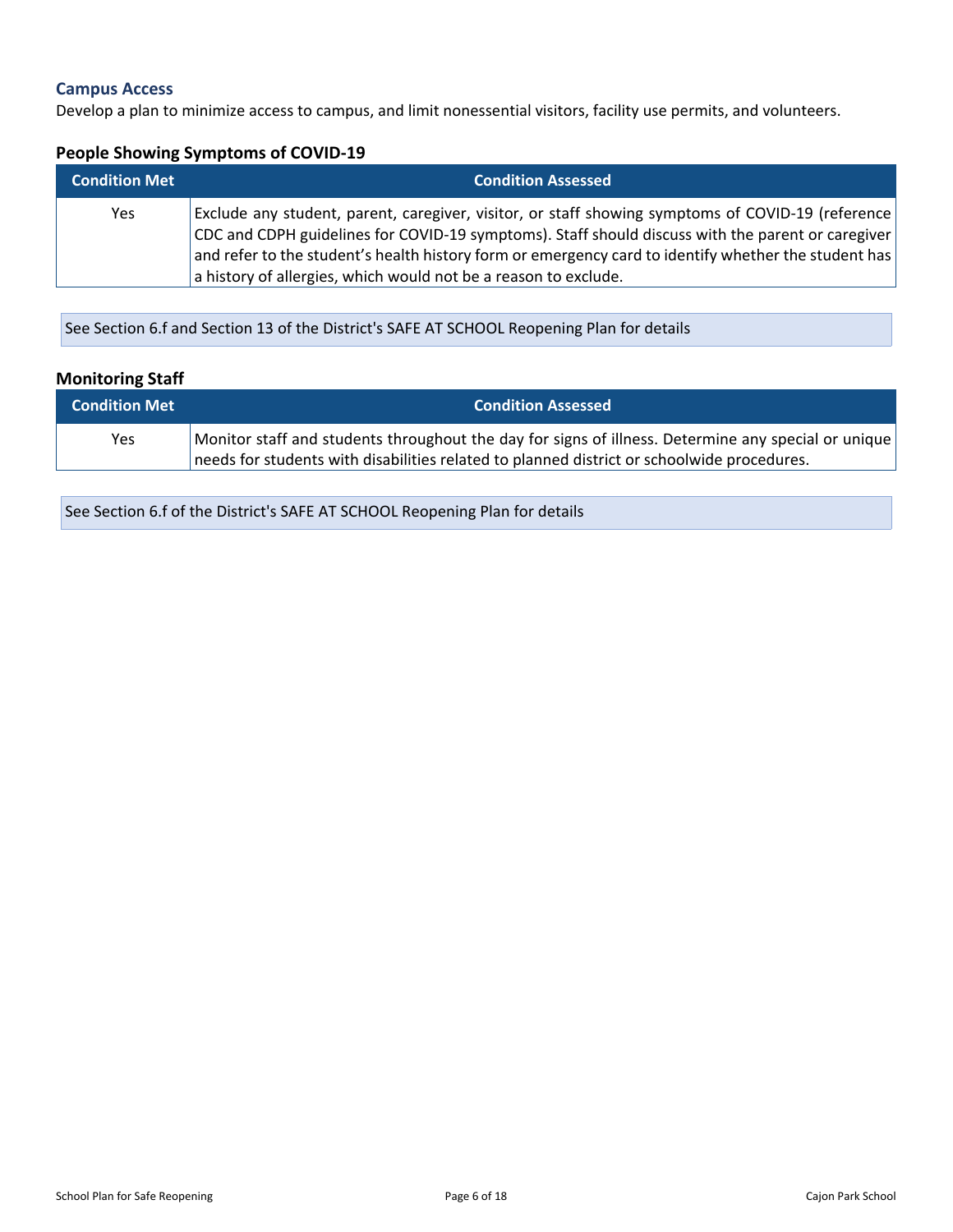## **Students Entering Campuses**

| <b>Condition Met</b> | <b>Condition Assessed</b>                                                                                                                                                                                                                                                                                                                                                                                                                                                                                                                                                                                                                                                                                                                                                                                                                                                                                                                               |
|----------------------|---------------------------------------------------------------------------------------------------------------------------------------------------------------------------------------------------------------------------------------------------------------------------------------------------------------------------------------------------------------------------------------------------------------------------------------------------------------------------------------------------------------------------------------------------------------------------------------------------------------------------------------------------------------------------------------------------------------------------------------------------------------------------------------------------------------------------------------------------------------------------------------------------------------------------------------------------------|
| Yes                  | Passive Screening. Instruct parents to screen students before leaving for school (check<br>temperature to ensure temperatures below 100.4 degrees Fahrenheit, observe for symptoms<br>outlined by public health officials) and to keep students at home if they have symptoms<br>consistent with COVID-19 or if they have had close contact with a person diagnosed with<br>COVID-19.<br>Active Screening. Engage in symptom screening as students enter campus and buses, consistent<br>with public health guidance, which includes visual wellness checks and temperature checks with<br>no-touch thermometers (check temperature to ensure temperatures below 100.4 degrees<br>Fahrenheit), and ask all students about COVID-19 symptoms within the last 24 hours and<br>whether anyone in their home has had COVID-19 symptoms or a positive test.<br>1. If a thermometer requiring a touch method (under the tongue or arm, forehead, etc.) is the |
|                      | only type available, it should only be used when a fever is suspected and caution is taken by<br>temperature screeners, such as by wearing gloves, eye protection, and a mask.<br>2. Thermometers must be properly cleaned and disinfected after each use.<br>iii. All students must wash or sanitize hands as they enter campuses and buses.<br>iv. Provide supervised, sufficient points of access to avoid larger gatherings.                                                                                                                                                                                                                                                                                                                                                                                                                                                                                                                        |
|                      | Use privacy boards or clear screens when practicable.                                                                                                                                                                                                                                                                                                                                                                                                                                                                                                                                                                                                                                                                                                                                                                                                                                                                                                   |
|                      | vi. If a student is symptomatic while entering campus or during the school day:<br>1. Students who develop symptoms of illness while at school should be separated from others<br>right away, preferably isolated in an area through which others do not enter or pass. If<br>more than one student is in an isolation area, ensure physical distancing.<br>2. Any students or staff exhibiting symptoms should be required to immediately wear a face<br>covering and wait in an isolation area until they can be transported home or to a health<br>care facility.                                                                                                                                                                                                                                                                                                                                                                                    |
|                      | 3. Students should remain in isolation with continued supervision and care until picked up by<br>an authorized adult.                                                                                                                                                                                                                                                                                                                                                                                                                                                                                                                                                                                                                                                                                                                                                                                                                                   |
|                      | 4. Follow established guidelines for triaging students in the health office, recognizing not all<br>symptoms are COVID-19 related.                                                                                                                                                                                                                                                                                                                                                                                                                                                                                                                                                                                                                                                                                                                                                                                                                      |
|                      | 5. Advise parents of sick students that students are not to return until they have met CDC<br>criteria to discontinue home isolation.                                                                                                                                                                                                                                                                                                                                                                                                                                                                                                                                                                                                                                                                                                                                                                                                                   |
|                      | vii. Develop a plan for if students are symptomatic when boarding the bus.                                                                                                                                                                                                                                                                                                                                                                                                                                                                                                                                                                                                                                                                                                                                                                                                                                                                              |

See Sections 4 and 6.f of the District's SAFE AT SCHOOL Reopening Plan for details.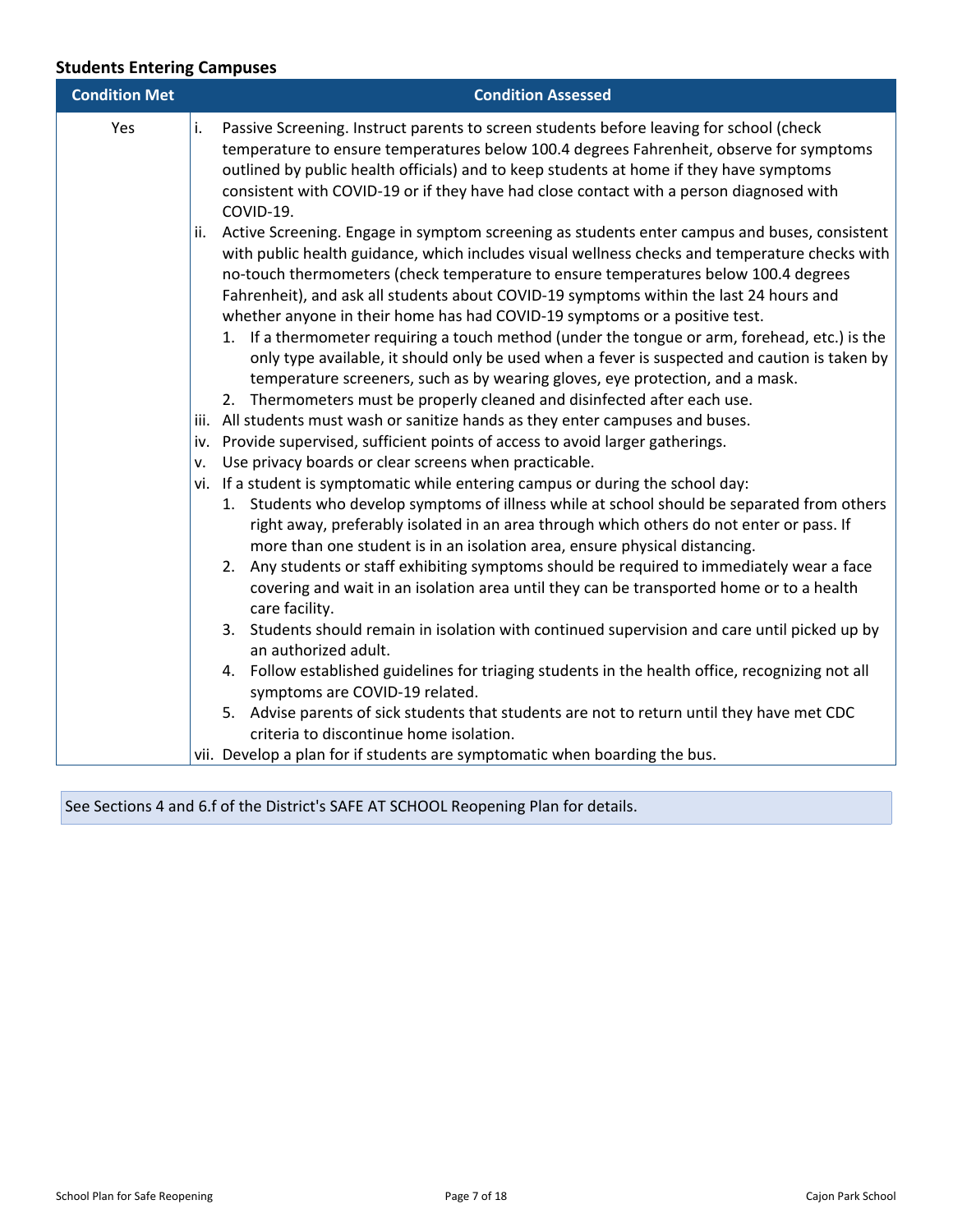## **Staff Entering Campuses**

| <b>Condition Met</b> |                          | <b>Condition Assessed</b>                                                                                                                                                                                                                                                                                                                                                                                                                                                                                                                                                                                                                                                                                                                                                                                                                                                                                                                                                                                                                                                                                                                                                                                      |
|----------------------|--------------------------|----------------------------------------------------------------------------------------------------------------------------------------------------------------------------------------------------------------------------------------------------------------------------------------------------------------------------------------------------------------------------------------------------------------------------------------------------------------------------------------------------------------------------------------------------------------------------------------------------------------------------------------------------------------------------------------------------------------------------------------------------------------------------------------------------------------------------------------------------------------------------------------------------------------------------------------------------------------------------------------------------------------------------------------------------------------------------------------------------------------------------------------------------------------------------------------------------------------|
| Yes                  | i.<br>ii.<br>iii.<br>İV. | Passive Screening. Instruct staff to self-screen before leaving for work (check temperature to<br>ensure temperatures below 100.4 degrees Fahrenheit, check for symptoms outlined by public<br>health officials) and to stay home if they have symptoms consistent with COVID-19 or if they<br>have had close contact with a person diagnosed with COVID-19.<br>Active Screening. Engage in symptom screening as staff enter worksites, consistent with public<br>health guidance, which includes visual wellness checks and temperature checks with no-touch<br>thermometers (check temperature to ensure temperatures below 100.4 degrees Fahrenheit),<br>and ask all staff about COVID-19 symptoms within the last 24 hours and whether anyone in<br>their home has had COVID-19 symptoms or a positive test.<br>1. If a thermometer requiring a touch method (under the tongue or arm, forehead, etc.) is the<br>only type available, it should only be used when a fever is suspected.<br>2. Thermometers must be properly cleaned and disinfected after each use.<br>All staff must wash or sanitize hands as they enter worksites.<br>Exclude employees who are exhibiting symptoms from the workplace. |
|                      |                          | Staff members who develop symptoms of illness should be sent to medical care. Have<br>1.<br>emergency substitute plans in place.                                                                                                                                                                                                                                                                                                                                                                                                                                                                                                                                                                                                                                                                                                                                                                                                                                                                                                                                                                                                                                                                               |
|                      |                          | 2. Create a procedure for reporting the reasons for the exclusions.                                                                                                                                                                                                                                                                                                                                                                                                                                                                                                                                                                                                                                                                                                                                                                                                                                                                                                                                                                                                                                                                                                                                            |
|                      |                          | 3. Advise sick staff members not to return until they have met CDC criteria to discontinue<br>home isolation.                                                                                                                                                                                                                                                                                                                                                                                                                                                                                                                                                                                                                                                                                                                                                                                                                                                                                                                                                                                                                                                                                                  |

See Section 6.f.3 of the District's SAFE AT SCHOOL Reopening Plan for details.

| <b>Condition Met</b> | <b>Condition Assessed</b>                                                                                                                                                      |
|----------------------|--------------------------------------------------------------------------------------------------------------------------------------------------------------------------------|
| Yes                  | Limit access to campus for parents and other visitors.<br>i.<br>Evaluate whether and to what extent external community organizations can safely utilize the<br>ii.             |
|                      | site and campus resources. Ensure external community organizations that use the facilities also<br>follow the school's health and safety plans and CDPH guidance.              |
|                      | iii. Review facility use agreements and establish common facility protocols for all users of the                                                                               |
|                      | facility.<br>iv. Establish protocol for accepting deliveries safely.                                                                                                           |
|                      | <b>Charter School Co-locations</b><br>v.<br>Update facility use agreements to address unique circumstances during the COVID-19 crisis,                                         |
|                      | ensuring that organizations that are using the same facility have agreed to the same<br>understandings about how to reopen in a healthy and safe way. Establish a protocol for |
|                      | responding to site concerns regarding health and safety issues that arise during the pandemic<br>that is collaborative and meets the needs of all stakeholders.                |

## **Outside Visitors and Groups**

See Section 13 of the District's SAFE AT SCHOOL Reopening Plan for details.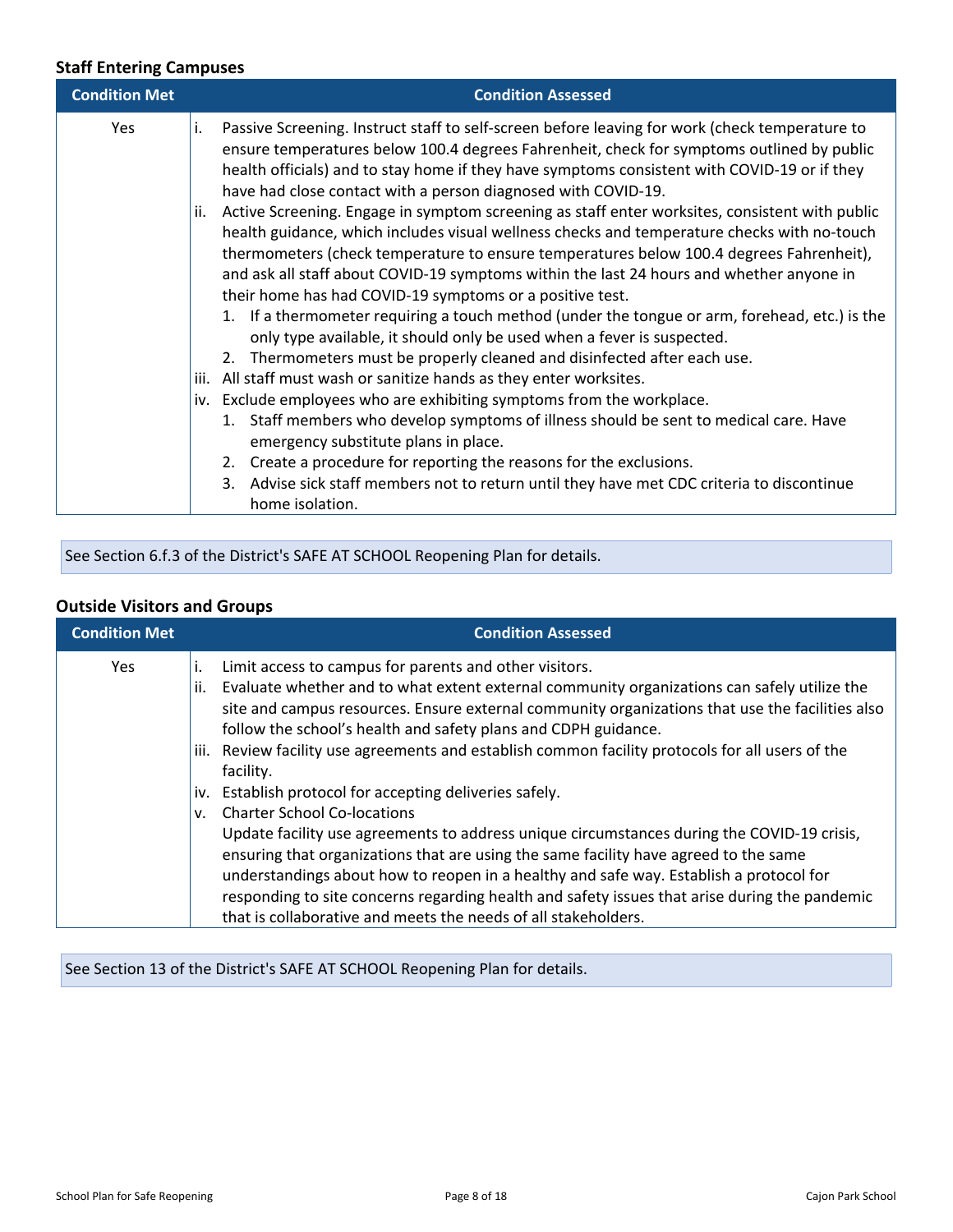#### <span id="page-8-0"></span>**Hygiene**

Plan to address hygiene practices to ensure personal health and safety in school facilities and vehicles.

#### **Handwashing**

| <b>Condition Met</b> | <b>Condition Assessed</b>                                                                                                                                                                                                                                                                                                                                                                                                                                                                                                   |
|----------------------|-----------------------------------------------------------------------------------------------------------------------------------------------------------------------------------------------------------------------------------------------------------------------------------------------------------------------------------------------------------------------------------------------------------------------------------------------------------------------------------------------------------------------------|
| <b>Yes</b>           | In accordance with CDPH and Cal/OSHA guidance and in consultation with local public health<br>officials, develop a plan for handwashing that includes:<br>Providing opportunities for students and staff to meet handwashing frequency guidance.<br>Ensuring sufficient access to handwashing and sanitizer stations. Consider portable<br>ii.                                                                                                                                                                              |
|                      | handwashing stations throughout a site and near classrooms to minimize movement and<br>congregations in bathrooms to the extent possible.<br>Ensuring fragrance-free hand sanitizer (with a minimum of 60 percent alcohol) is available and<br>iii.<br>supervised at or near all workstations and on buses. Children under age nine should use hand<br>sanitizer under adult supervision. Call Poison Control if consumed: 1-800-222-1222. Note:<br>frequent handwashing is more effective than the use of hand sanitizers. |

See Section 6.c of the District's SAFE AT SCHOOL Reopening Plan for details.

#### **Training of Proper Handwashing Techniques and PPE/EPG Use**

| <b>Condition Met</b> | <b>Condition Assessed</b>                                                                                                                                                                                                                                                                                                      |
|----------------------|--------------------------------------------------------------------------------------------------------------------------------------------------------------------------------------------------------------------------------------------------------------------------------------------------------------------------------|
| <b>Yes</b>           | Train staff and students on proper handwashing techniques and PPE/EPG use, including the<br>following:                                                                                                                                                                                                                         |
|                      | Scrub with soap for at least 20 seconds or use hand sanitizer if soap and water are not<br>accessible. Staff and students should use paper towels (or single use cloth towels) to dry hands<br>thoroughly.                                                                                                                     |
|                      | Wash hands when: arriving and leaving home; arriving at and leaving school; after playing<br>ii.<br>outside; after having close contact with others; after using shared surfaces or tools; before and<br>after using restroom; after blowing nose, coughing, and sneezing; and before and after eating<br>and preparing foods. |
|                      | CDC guidance on proper PPE use.<br>iii.                                                                                                                                                                                                                                                                                        |

See Sections 6.c, 7.e, 7.f, and 17 of the District's SAFE AT SCHOOL Reopening Plan for details.

#### **Training for Face and Nose Covering**

| <b>Condition Met</b> | <b>Condition Assessed</b>                                                                                                                           |
|----------------------|-----------------------------------------------------------------------------------------------------------------------------------------------------|
| Yes                  | Teach staff and students to:<br>Use tissue to wipe the nose and cough and sneeze inside the tissue.<br>Not touch the face or face covering.<br>'ii. |

See Section 6.c in the District's SAFE AT SCHOOL Reopening Plan for details.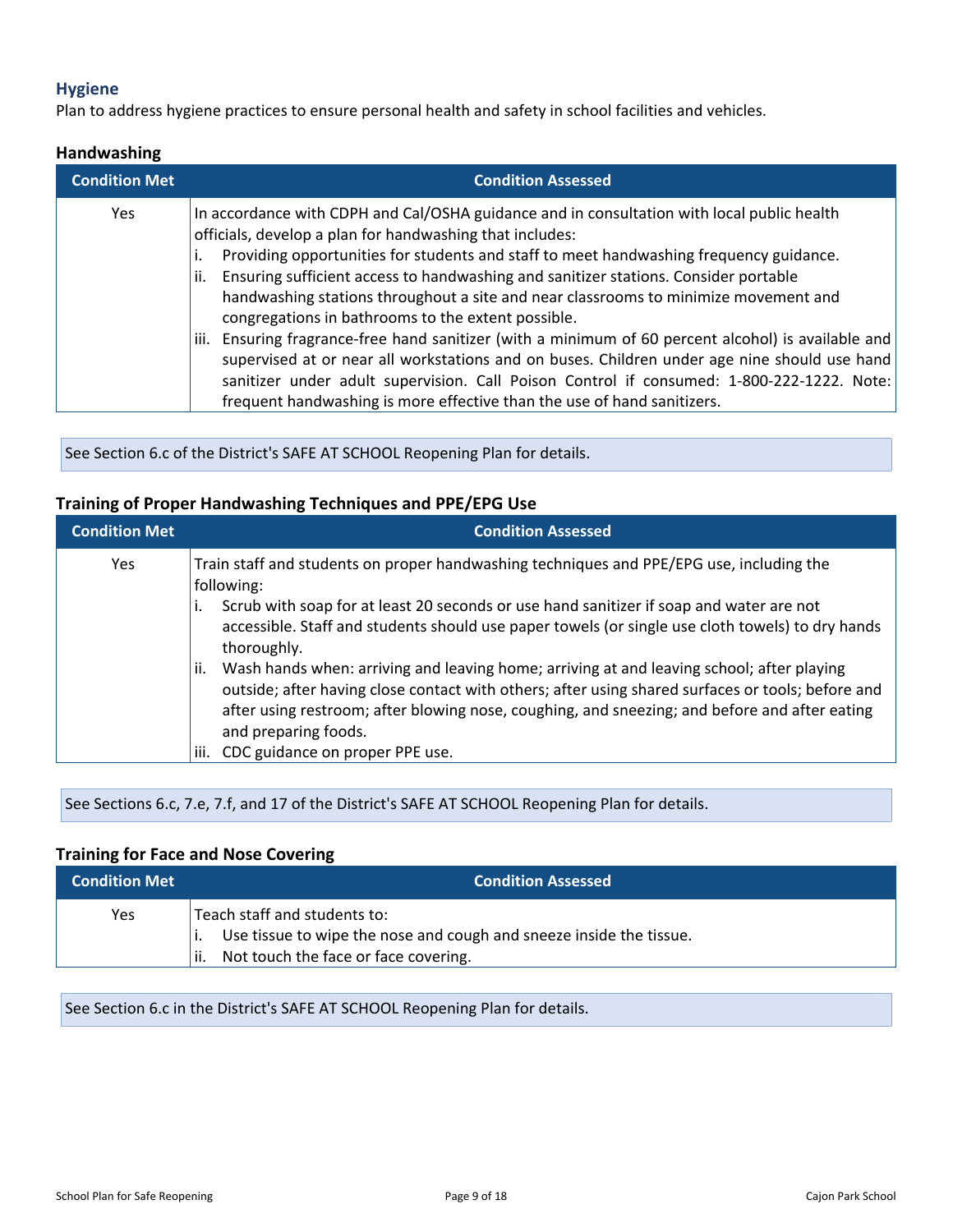## <span id="page-9-0"></span>**Protective Equipment**

Plan to address protective equipment needs to ensure personal health and safety in school facilities and vehicles.

#### **PPE Training**

| <b>Condition Met</b> | <b>Condition Assessed</b>                                                                                                                                                                                                                                                                                                                                                                                                                                                                                                                                                                                                                                                                                                                                                                                                                                         |
|----------------------|-------------------------------------------------------------------------------------------------------------------------------------------------------------------------------------------------------------------------------------------------------------------------------------------------------------------------------------------------------------------------------------------------------------------------------------------------------------------------------------------------------------------------------------------------------------------------------------------------------------------------------------------------------------------------------------------------------------------------------------------------------------------------------------------------------------------------------------------------------------------|
| <b>Yes</b>           | According to CDC guidance:<br>Training and information should be provided to staff and students on proper use, removal, and<br>washing of cloth face coverings.<br>Face coverings are not recommended for anyone who has trouble breathing or is unconscious,<br>ii.<br>incapacitated, or otherwise unable to remove the covering without assistance. LEAs should<br>make reasonable accommodations such as a face shield with a cloth drape for those who are<br>unable to wear face coverings for medical reasons. Per Cal/OSHA, considerations for face<br>shields should include a cloth drape attached across the bottom and tucked into shirt.<br>Cloth face coverings are meant to protect other people in case the wearer is unknowingly infected<br>iii.<br>(many people carry COVID-19 but do not have symptoms). Cloth face coverings are not surgical |
|                      | masks, respirators, or personal protective equipment.                                                                                                                                                                                                                                                                                                                                                                                                                                                                                                                                                                                                                                                                                                                                                                                                             |

See Section 6.b of the District's SAFE AT SCHOOL Reopening Plan for details.

## **Staff Protective Equipment**

| <b>Condition Met</b> | <b>Condition Assessed</b>                                                                                                                                                                                                                                                                                                                                                                                                                                                                                                                                                                                                                                                                                                                                                                                                                                                                                                                                                                                                                                                                                                                                                                                                                                                                                                                                             |
|----------------------|-----------------------------------------------------------------------------------------------------------------------------------------------------------------------------------------------------------------------------------------------------------------------------------------------------------------------------------------------------------------------------------------------------------------------------------------------------------------------------------------------------------------------------------------------------------------------------------------------------------------------------------------------------------------------------------------------------------------------------------------------------------------------------------------------------------------------------------------------------------------------------------------------------------------------------------------------------------------------------------------------------------------------------------------------------------------------------------------------------------------------------------------------------------------------------------------------------------------------------------------------------------------------------------------------------------------------------------------------------------------------|
| <b>Yes</b>           | As recommended by the CDC, all staff should wear face coverings. Per CDPH guidance, teachers<br>could use face shields, which enable students to see their faces and to avoid potential barriers<br>to phonological instruction.<br>Provide masks if the employee does not have a clean face covering.<br>Provide other protective equipment, as appropriate for work assignments.<br>iii.<br>1. For employees engaging in symptom screening, provide surgical masks, face shields, and<br>disposable gloves.<br>2. For front office and food service employees, provide face coverings and disposable gloves.<br>3. For custodial staff, provide equipment and PPE for cleaning and disinfecting, including:<br>A. For regular surface cleaning, provide gloves appropriate for all cleaning and disinfecting.<br>Classified staff engaged in deep cleaning and disinfecting should be equipped with<br>В.<br>proper PPE for COVID-19 disinfection (disposable gown, gloves, eye protection, and<br>mask or respirator) in addition to PPE as required by product instructions. All products<br>must be kept out of children's reach and stored in a space with restricted access.<br>C. Cal/OSHA requires that PPE be provided and worn to effectively protect employees<br>from the hazards of the cleaning products used and training be provided to staff on the |
|                      | hazards of chemicals.                                                                                                                                                                                                                                                                                                                                                                                                                                                                                                                                                                                                                                                                                                                                                                                                                                                                                                                                                                                                                                                                                                                                                                                                                                                                                                                                                 |

See Section 6.b of the District's SAFE AT SCHOOL Reopening Plan for details.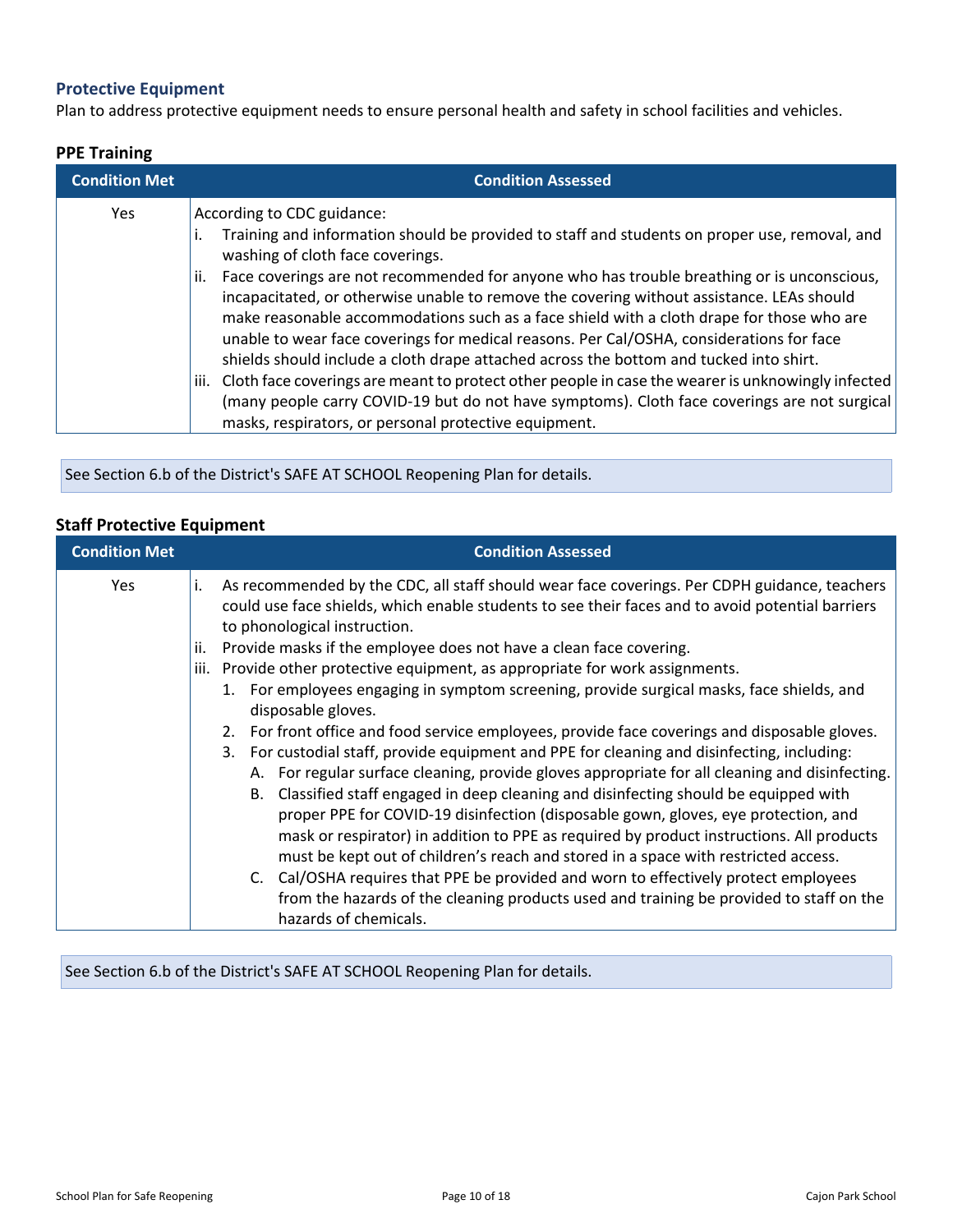## **Student Protective Equipment**

| <b>Condition Met</b> | <b>Condition Assessed</b>                                                                                                                                                                                                                                                                                                                                                                                                                                                                                                                                                                                                                                        |
|----------------------|------------------------------------------------------------------------------------------------------------------------------------------------------------------------------------------------------------------------------------------------------------------------------------------------------------------------------------------------------------------------------------------------------------------------------------------------------------------------------------------------------------------------------------------------------------------------------------------------------------------------------------------------------------------|
| <b>Yes</b>           | Students should use cloth face coverings, especially in circumstances when physical distancing<br>cannot be maintained. If an LEA requires students to wear face coverings, then the LEA must<br>provide face coverings to be used. Consider how the LEA will address students with disabilities<br>who refuse or are not able to wear masks. At a minimum, face coverings should be worn:<br>1. While waiting to enter the school campus.<br>2. While on school grounds (except when eating or drinking).<br>3. While leaving school.<br>4. While on a school bus.<br>Driver has access to surplus masks to provide to students who are symptomatic on the bus. |

See Section 3, 4, and 6.b of the District's SAFE AT SCHOOL Reopening Plan for details.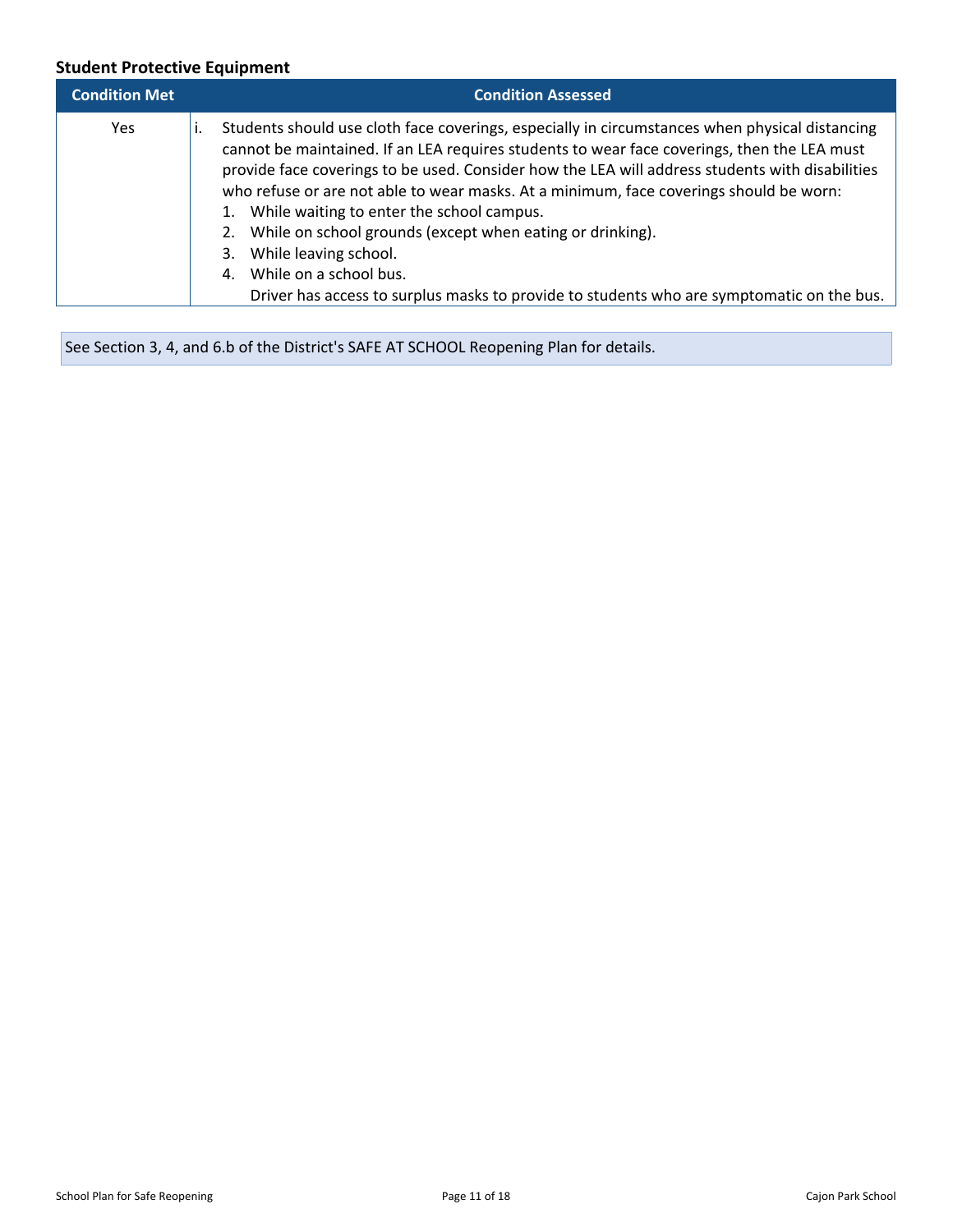#### <span id="page-11-0"></span>**Physical Distancing**

Plan to meet physical distancing standards in school facilities and vehicles. Clearly define how staff can honor physical distancing recommendations, yet meet student medical, personal, or support needs. Determine how adequate space and facilities will be utilized to maintain health and safety of students and staff, especially when tending to individual student medical or personal needs.

#### **Plan to Limit the Number of Persons in Campus Spaces**

| <b>Condition Met</b> | <b>Condition Assessed</b>                                                                                                                                                                                                                                                                                                                                                     |
|----------------------|-------------------------------------------------------------------------------------------------------------------------------------------------------------------------------------------------------------------------------------------------------------------------------------------------------------------------------------------------------------------------------|
| Yes                  | Plan to limit the number of people in all campus spaces to the number that can be reasonably<br>accommodated while maintaining a minimum of 6 feet of distance between individuals. (6 feet is the<br>current minimum recommendation for physical distancing from the CDC, but it is important to pay<br>attention to future modifications in public health recommendations.) |

See Sections 6.d, 7.b, 7.h, and 8.b of the District's SAFE AT SCHOOL Reopening Plan for details.

#### **Creating Smaller Student/Educator Cohorts & Minimizing Movement**

| <b>Condition Met</b> | <b>Condition Assessed</b>                                                                                                                                                                                                                                 |
|----------------------|-----------------------------------------------------------------------------------------------------------------------------------------------------------------------------------------------------------------------------------------------------------|
| Yes                  | To the extent possible, and as recommended by the CDC, attempt to create smaller student/educator $ $<br>cohorts to minimize the mixing of student groups throughout the day. Minimize movement of<br>students, educators, and staff as much as possible. |

Santee School District will implement an AM/PM model to divide students into smaller cohorts. See Section 2 and 7 of the District's SAFE AT SCHOOL Reopening Plan for details

#### **Alternative to Physical Distancing**

| <b>Condition Met</b> | <b>Condition Assessed</b>                                                                                                                                                                                                                                                                                                                                                                                                                                                                             |
|----------------------|-------------------------------------------------------------------------------------------------------------------------------------------------------------------------------------------------------------------------------------------------------------------------------------------------------------------------------------------------------------------------------------------------------------------------------------------------------------------------------------------------------|
| Yes                  | In a circumstance where sufficient physical distancing is difficult or impossible, such as when students<br>enter or exit a school bus in proximity to the bus driver, all individuals, including staff and students,<br>should wear face coverings that cover the mouth and nose consistent with public health guidance.<br>To be clear, face coverings are not a replacement for physical distancing, but they should be used to<br>mitigate virus spread when physical distancing is not feasible. |

See Sections 3, 4, and 6.b of the District's SAFE AT SCHOOL Reopening Plan for details.

#### **Student Physical Distancing**

| <b>Condition Met</b> | <b>Condition Assessed</b>                                                                                                                                                                                                                                                                                                                                                                                          |
|----------------------|--------------------------------------------------------------------------------------------------------------------------------------------------------------------------------------------------------------------------------------------------------------------------------------------------------------------------------------------------------------------------------------------------------------------|
| <b>Yes</b>           | LEAs should plan to:<br>Limit number of students physically reporting to school, if needed to maintain physical<br>distancing.<br>1. Determine student and staff capacity of each school meeting 6-foot physical distancing<br>objectives.<br>2. Consider various strategies outlined in the Instructional Program Models in the guidance<br>document, such as early/late start times and blended learning models. |
|                      | The CDC recommends virtual activities in lieu of field trips and intergroup events.<br>ii.                                                                                                                                                                                                                                                                                                                         |
|                      | Post signage and install barriers to direct traffic around campus.<br>iii.                                                                                                                                                                                                                                                                                                                                         |
|                      | iv. Buses                                                                                                                                                                                                                                                                                                                                                                                                          |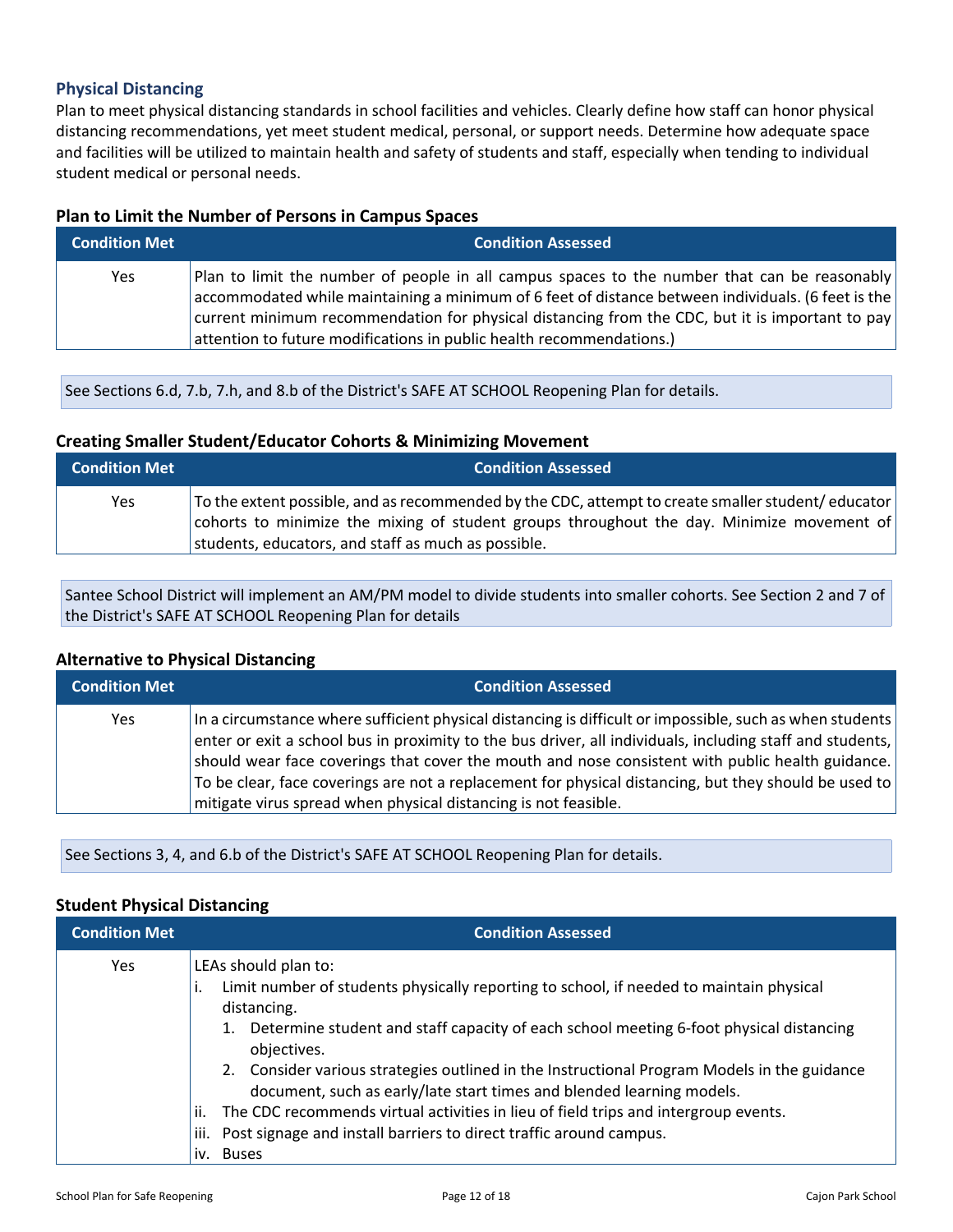|    | 1. Determine maximum capacity for students of each vehicle while meeting 6-foot physical<br>distancing objectives.                                                                                                                                                                                                                 |
|----|------------------------------------------------------------------------------------------------------------------------------------------------------------------------------------------------------------------------------------------------------------------------------------------------------------------------------------|
|    | 2. Create a plan for seating based on maximum capacity determined above, and develop a<br>plan for bus routes that accommodates the capacity limitations. Mark or block seats that                                                                                                                                                 |
|    | must be left vacant. Sample seating options:                                                                                                                                                                                                                                                                                       |
|    | A. Option 1: Seat one student to a bench on both sides of the bus, skipping every other<br>row.                                                                                                                                                                                                                                    |
|    | B. Option 2: Seat one student to a bench, alternating rows on each side to create a zigzag<br>pattern on the bus.                                                                                                                                                                                                                  |
|    | Instruct students and parents to maintain 6-foot distancing at bus stops and while loading<br>3.<br>and unloading.                                                                                                                                                                                                                 |
|    | Seat students from the rear of the bus forward to prevent students from walking past each<br>4.<br>other. To prevent students from walking past one another, afternoon runs should be<br>boarded based on the order in which students will be dropped off. (Students who get off<br>first should board last and sit in the front.) |
|    | 5. Students and staff should wear face coverings at bus stops and on buses.                                                                                                                                                                                                                                                        |
| v. | Playgrounds/Outside Spaces/Athletics                                                                                                                                                                                                                                                                                               |
|    | 1. Increase supervision to ensure physical distancing.                                                                                                                                                                                                                                                                             |
|    | 2. Physical education (PE) and intramural/interscholastic athletics should be limited to                                                                                                                                                                                                                                           |
|    | activities that do not involve physical contact with other students or equipment until                                                                                                                                                                                                                                             |
|    | advised otherwise by state/local public health officials.                                                                                                                                                                                                                                                                          |
|    | vi. Classrooms                                                                                                                                                                                                                                                                                                                     |
|    | 1. Determine maximum capacity for students of each classroom while meeting 6-foot physical<br>distancing objectives.                                                                                                                                                                                                               |
|    | In accordance with CDC and CDPH guidance, ensure desks are a minimum of 6 feet apart<br>2.<br>and arrange desks in a way that minimizes face-to-face contact.                                                                                                                                                                      |
|    | If necessary, utilize other campus spaces for instructional activities (e.g., lecture halls, gyms,<br>3.<br>auditoriums, cafeterias, outdoors).                                                                                                                                                                                    |
|    | 4. If necessary, broadcast to other classrooms and students distance learning at home.                                                                                                                                                                                                                                             |
|    | Increase staffing to ensure physical distancing for younger students and students with<br>5.<br>special needs.                                                                                                                                                                                                                     |
|    | 6. Arrange developmentally appropriate activities for smaller group activities and rearrange<br>furniture and play spaces to maintain separation, when possible.                                                                                                                                                                   |
|    | 7. Address physical distancing objectives as students move between classrooms.                                                                                                                                                                                                                                                     |
|    | Address potential issues from physical distancing rules that could result in unintended<br>8.                                                                                                                                                                                                                                      |
|    | segregation of students with disabilities on campuses away from peers without disabilities.                                                                                                                                                                                                                                        |
|    | vii. Food Service                                                                                                                                                                                                                                                                                                                  |
|    | 1. Consider strategies to limit physical interaction during meal preparation and meal service                                                                                                                                                                                                                                      |
|    | (e.g., serving meals in classrooms, increasing meal service access points, staggering<br>cafeteria use).                                                                                                                                                                                                                           |
|    | 2. Suspend use of share tables and self-service buffets for food and condiments.                                                                                                                                                                                                                                                   |
|    | 3. Install physical barriers, such as sneeze guards and partitions, at point of sale and other                                                                                                                                                                                                                                     |
|    | areas where maintaining physical distance of 6 feet is difficult.                                                                                                                                                                                                                                                                  |
|    | With an approved National School Lunch Program waiver, offer meal delivery for students<br>4.                                                                                                                                                                                                                                      |
|    | quarantined or in a home-based cohort.                                                                                                                                                                                                                                                                                             |
|    | If providing meal service in classrooms, plan for cleaning and trash removal.<br>5.                                                                                                                                                                                                                                                |

See sections 2, 3, 5, 6.e, 7, and 10 of the District's SAFE AT SCHOOL Reopening Plan for details in each of these areas.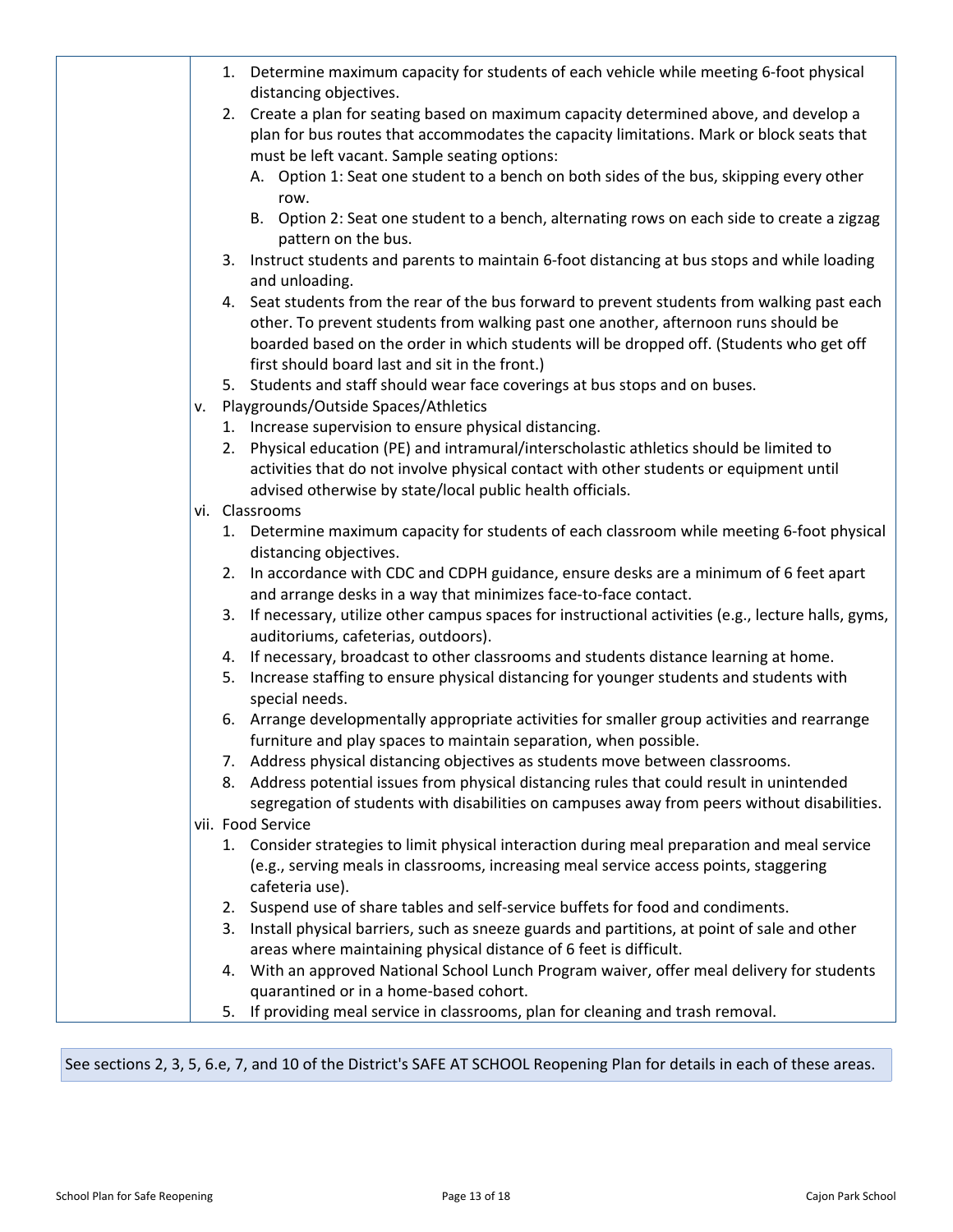## **Staff Physical Distancing**

| <b>Condition Met</b> |      | <b>Condition Assessed</b>                                                                                                                                                          |
|----------------------|------|------------------------------------------------------------------------------------------------------------------------------------------------------------------------------------|
| Yes                  | Τ.   | Develop a plan that ensures physical distancing among staff in their work environment to<br>reduce spread of the virus that includes:                                              |
|                      |      | 1. Avoiding staff congregation in work environments, break rooms, staff rooms, and<br>bathrooms.                                                                                   |
|                      |      | 2. Avoiding grouping staff together for training or staff development. Consider conducting the<br>training virtually or, if in-person, ensure distancing is maintained.            |
|                      | ii.  | Adjust staff schedules (through negotiations) to accommodate new student schedules and<br>physical distancing strategies.                                                          |
|                      | iii. | In accordance with Cal/OSHA regulations and guidance, evaluate all workspaces to ensure that<br>employees can maintain physical distancing to the extent possible.                 |
|                      |      | 1. Where possible, rearrange workspaces to incorporate a minimum of 6 feet between<br>employees and students.                                                                      |
|                      |      | 2. If physical distancing between workspaces or between employees and students and visitors<br>is not possible, add physical barriers that cannot be moved to separate workspaces. |

Each site has developed a Safe at School Reopening Plan Principal Checklist in which staff physical distancing is addressed. See Section 6.e, 7 and 8 of the District's SAFE AT SCHOOL Reopening Plan for details.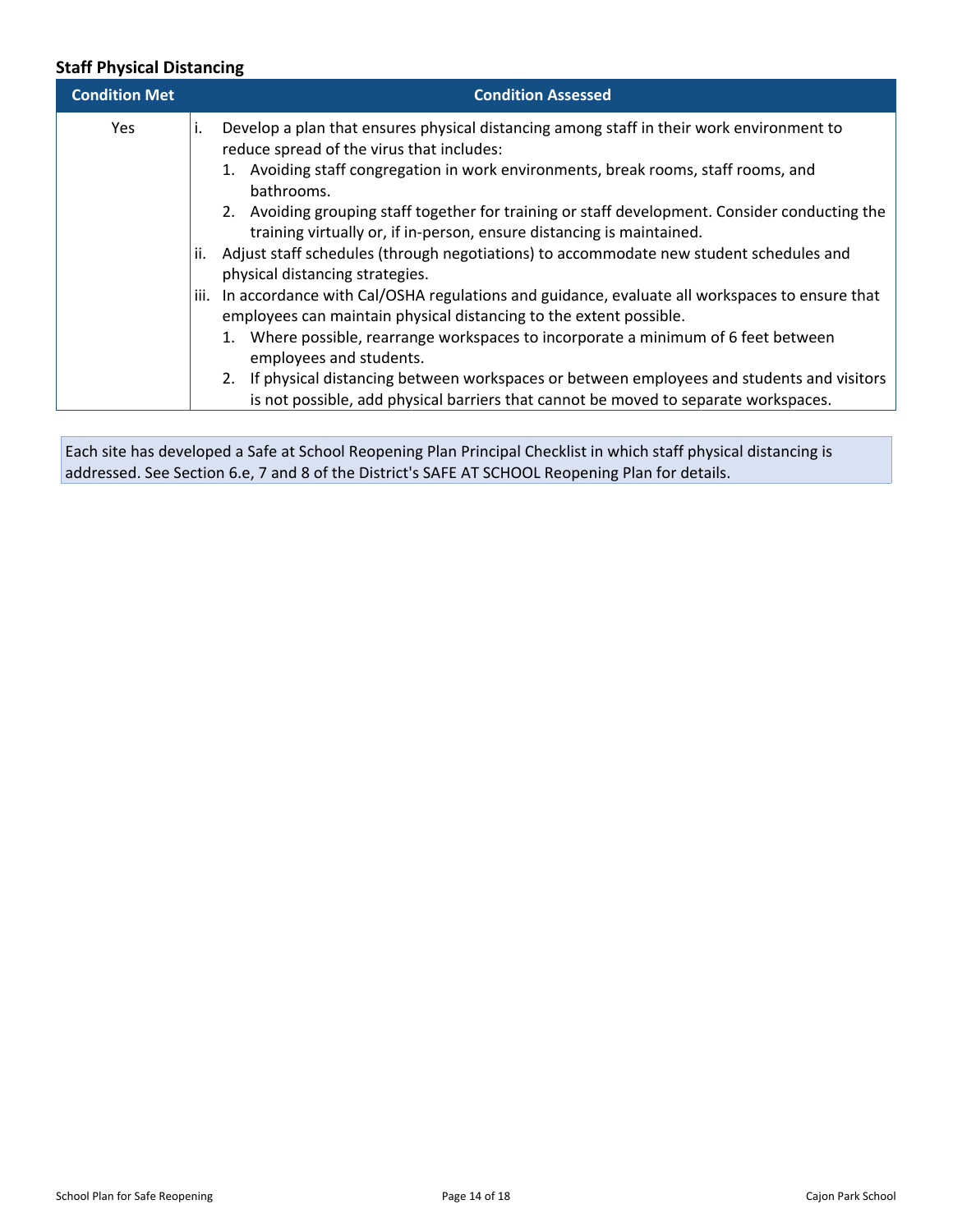## <span id="page-14-0"></span>**Cleaning and Disinfecting**

Plan to meet cleanliness and disinfecting standards in school facilities and vehicles.

#### **Overall Cleanliness Standards**

| <b>Condition Met</b> | <b>Condition Assessed</b>                                                                                            |
|----------------------|----------------------------------------------------------------------------------------------------------------------|
| Yes                  | Schools must meet high cleanliness standards prior to reopening and maintain a high level during the<br>school year. |

See Section 14 of the District's SAFE AT SCHOOL Reopening Plan for details.

#### **Sharing Avoidance**

| <b>Condition Met</b> | <b>Condition Assessed</b>                                                                                               |
|----------------------|-------------------------------------------------------------------------------------------------------------------------|
| Yes                  | In accordance with CDC guidance, avoid sharing of electronic devices, toys, books, and other games<br>or learning aids. |

Additional funding has been provided to each site to allow for individual sets of materials.

#### **Items Difficult to Clean and Sanitize**

| <b>Condition Met</b> | <b>Condition Assessed</b>                                                          |
|----------------------|------------------------------------------------------------------------------------|
| Yes                  | Limit stuffed animals and any other toys that are difficult to clean and sanitize. |

See Section 7 of the District's SAFE AT SCHOOL Reopening Plan for details.

#### **Safe Use of Disinfectants**

| <b>Condition Met</b> | <b>Condition Assessed</b>                                                                                                                                                                                                                                                                                                                                                                                                                                                                                                                                                                                                                                                                                                                                                                                                                                                                                                                                                                       |
|----------------------|-------------------------------------------------------------------------------------------------------------------------------------------------------------------------------------------------------------------------------------------------------------------------------------------------------------------------------------------------------------------------------------------------------------------------------------------------------------------------------------------------------------------------------------------------------------------------------------------------------------------------------------------------------------------------------------------------------------------------------------------------------------------------------------------------------------------------------------------------------------------------------------------------------------------------------------------------------------------------------------------------|
| Yes                  | In accordance with CDC and California Department of Pesticide Regulation (CDPR) guidance, and in<br>consultation with local public health officials, develop a plan that includes:<br>A safe and correct application of disinfectants using personal protective equipment and<br>ventilation recommended for cleaning.<br>Disinfecting surfaces between uses, such as:<br>ii.<br>1. Desks and tables<br>2. Chairs<br>3. Seats on bus<br>4. Keyboards, phones, headsets, copy machines<br>Disinfecting frequently-at least daily-high-touch surfaces, such as:<br>iii.<br>1. Door handles<br>2. Handrails<br>3. Drinking fountains<br>4. Sink handles<br>5. Restroom surfaces<br>6. Toys, games, art supplies, instructional materials<br>7. Playground equipment<br>iv. When choosing disinfecting products, using those approved for use against COVID-19 on the<br>Environmental Protection Agency (EPA) List N: Disinfectants for Use Against SARS-CoV-2 and<br>follow product instructions. |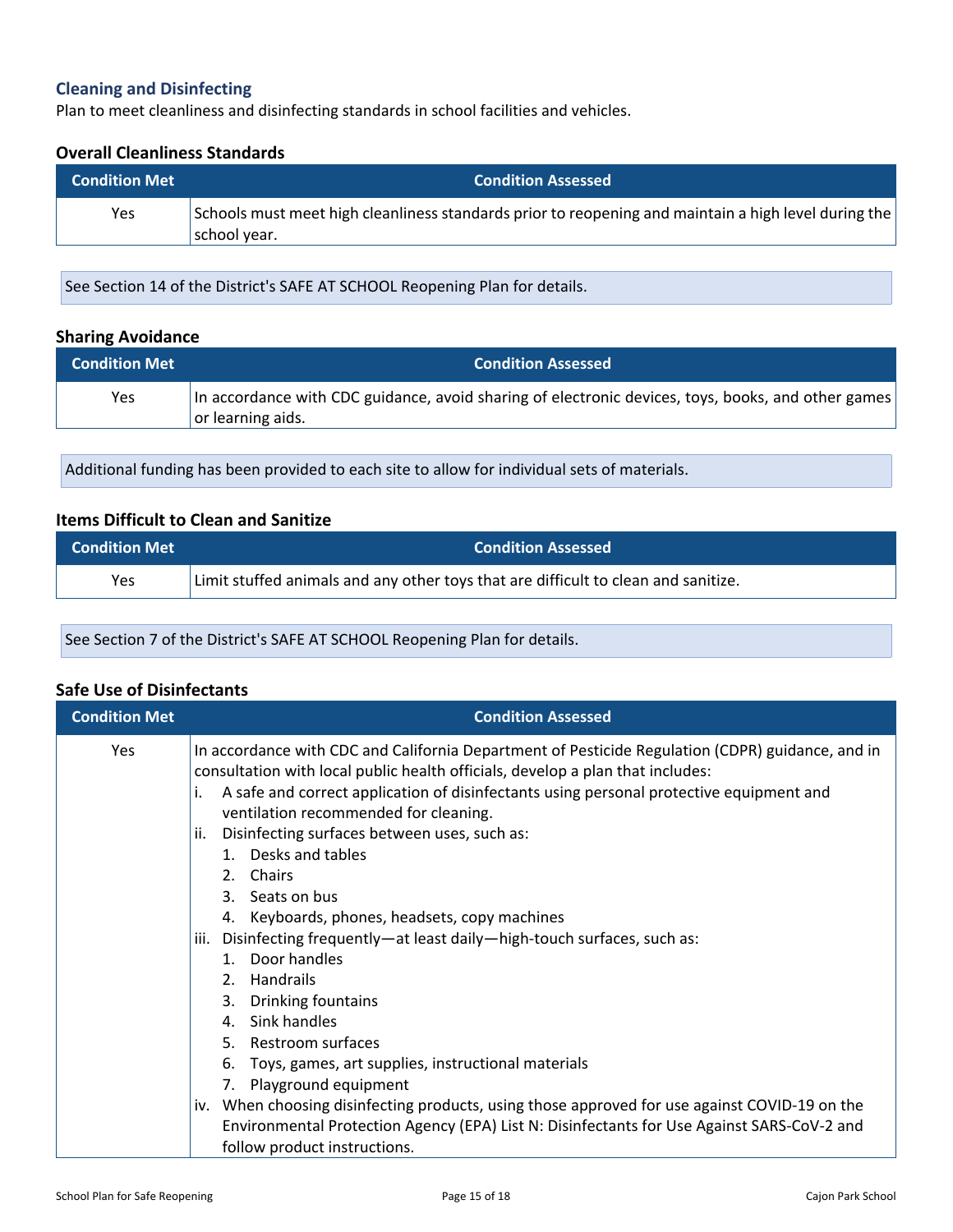|    | 1. To reduce the risk of asthma related to disinfecting, programs should aim to select<br>disinfectant products on the EPA List N with asthma-safer ingredients (hydrogen peroxide,<br>citric acid, or lactic acid). |
|----|----------------------------------------------------------------------------------------------------------------------------------------------------------------------------------------------------------------------|
|    | 2. Avoid products that mix these ingredients with peroxyacetic acid, sodium hypochlorite                                                                                                                             |
|    | (bleach), or quaternary ammonium compounds, which can cause asthma.                                                                                                                                                  |
|    | 3. Use disinfectants labeled to be effective against emerging viral pathogens, following label<br>directions for appropriate dilution rates and contact times.                                                       |
|    |                                                                                                                                                                                                                      |
| v. | When cleaning, airing out the space before children arrive. Plan to do thorough cleaning when<br>children are not present.                                                                                           |
|    | vi. Closing off areas used by any sick person and not using before cleaning and disinfection. To                                                                                                                     |
|    | reduce risk of exposure, wait 24 hours before cleaning and disinfecting. If it is not possible to                                                                                                                    |
|    | wait 24 hours, wait as long as possible.                                                                                                                                                                             |

See Section 3 and 14 of the District's SAFE AT SCHOOL Reopening Plan for details.

## **Plan for Adequate Outdoor Air Circulation**

| <b>Condition Met</b> | <b>Condition Assessed</b>                                                                                                                                                                                                                                                                                                                                                               |
|----------------------|-----------------------------------------------------------------------------------------------------------------------------------------------------------------------------------------------------------------------------------------------------------------------------------------------------------------------------------------------------------------------------------------|
| Yes                  | In accordance with CDC guidance, ensure that ventilation systems and fans operate properly and<br>increase circulation of outdoor air as much as possible by opening windows and doors and other<br>methods. Do not open windows and doors if doing so poses a safety or health risk to children using<br>the facility (for example, allowing pollen in or exacerbating asthma symptoms |

See Section 14 of the District's SAFE AT SCHOOL Reopening Plan for details.

#### **Handling Student Belongings**

| <b>Condition Met</b> | <b>Condition Assessed</b>                                                                                                                                |
|----------------------|----------------------------------------------------------------------------------------------------------------------------------------------------------|
| <b>Yes</b>           | Keep each child's belongings separated and in an individually labeled storage container, cubby, or<br>area. Send belongings home each day to be cleaned. |

Additional funding has been provided to each site to allow for individual sets of materials. See Section 7 of the District's SAFE AT SCHOOL Reopening Plan for details.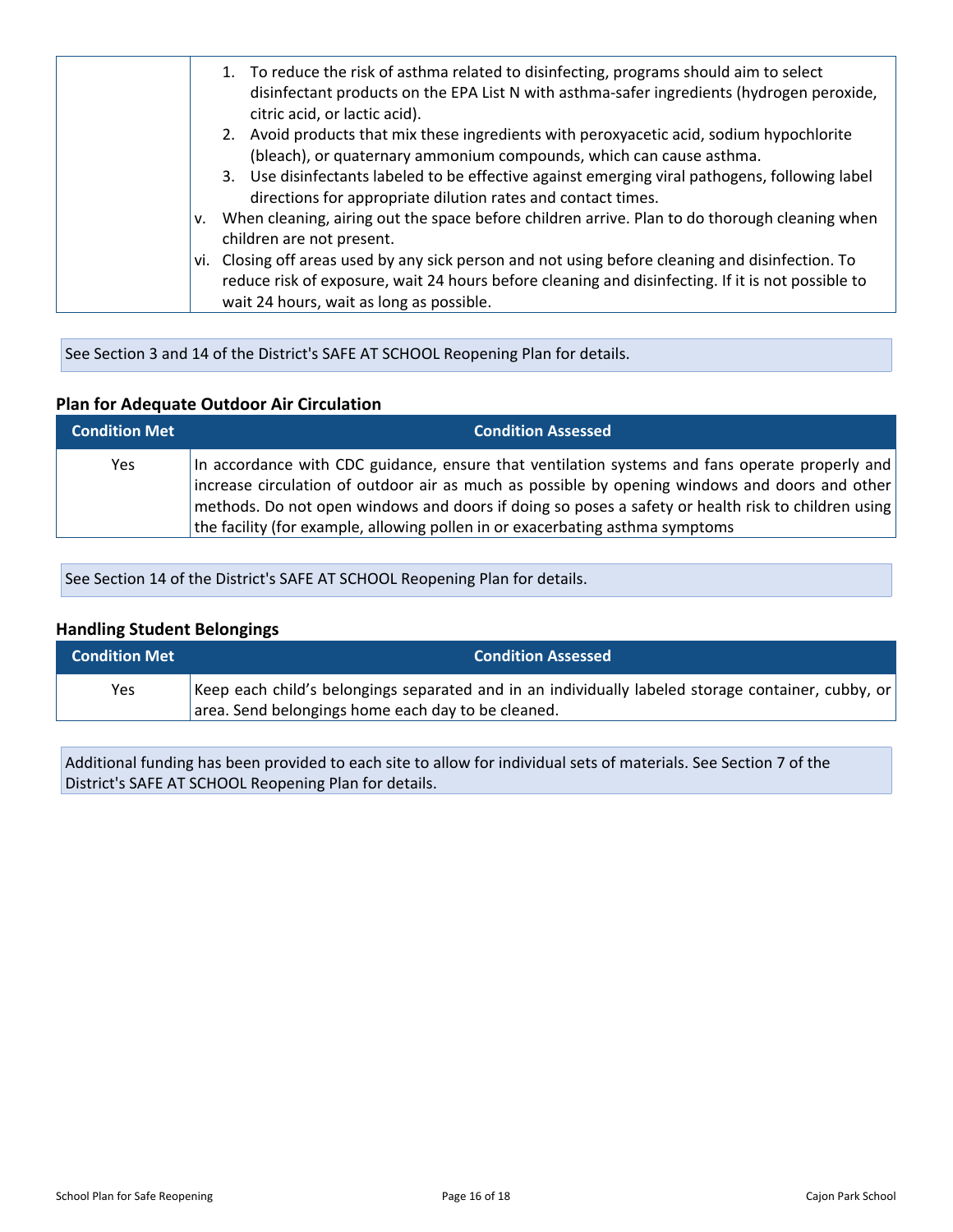## <span id="page-16-0"></span>**Communication**

#### **Stakeholder Engagement**

| <b>Condition Met</b> | <b>Condition Assessed</b>                                                                                                                                                      |
|----------------------|--------------------------------------------------------------------------------------------------------------------------------------------------------------------------------|
| Yes                  | School leaders should engage stakeholders, including families, staff, and labor partners in the school  <br>community, to formulate and implement the plans in this checklist. |

The School Messenger system will be utilized to convey information to families via email and voice messages.

#### **Communicating COVID-19-related Protocols**

| <b>Condition Met</b> | <b>Condition Assessed</b>                                                                                                                                                                                                                                                                                                                                                                                     |
|----------------------|---------------------------------------------------------------------------------------------------------------------------------------------------------------------------------------------------------------------------------------------------------------------------------------------------------------------------------------------------------------------------------------------------------------|
| <b>Yes</b>           | Communicate to staff, students, and parents about new, COVID-19-related protocols, including:<br>Proper use of PPE/EPG.<br>Cleanliness and disinfection.<br>ii.<br>Transmission prevention.<br>iii.<br>iv. Guidelines for families about when to keep students home from school.<br>Systems for self-reporting symptoms.<br>vi. Criteria and plan to close schools again for physical attendance of students. |

The School Messenger system will be utilized to convey information to families via email and voice messages.

## **Communication for Vulnerable Members of the School Community**

| <b>Condition Met</b> | <b>Condition Assessed</b>                                            |
|----------------------|----------------------------------------------------------------------|
| <b>Yes</b>           | Target communication for vulnerable members of the school community. |

Groups of specific, vulnerable populations will be targeted through our School Messenger system to convey appropriate information.

#### **Communication Plan for Positive COVID-19 Case**

| <b>Condition Met</b> | <b>Condition Assessed</b>                                                                                                                                                                                                                                                                                                                                                                                                                                                                                                                                                                                                                                                                                                                                                                                                                                                            |
|----------------------|--------------------------------------------------------------------------------------------------------------------------------------------------------------------------------------------------------------------------------------------------------------------------------------------------------------------------------------------------------------------------------------------------------------------------------------------------------------------------------------------------------------------------------------------------------------------------------------------------------------------------------------------------------------------------------------------------------------------------------------------------------------------------------------------------------------------------------------------------------------------------------------|
| Yes                  | Create a communications plan for if a school has a positive COVID-19 case.<br>Address the school's role in documenting, reporting, tracking, and tracing infections in<br>coordination with public health officials.<br>Notify staff and families immediately of any possible cases of COVID-19. Review legal<br>ii.<br>responsibilities and privacy rights for communicating about cases of the virus.<br>iii. Provide guidance to parents, teachers, and staff reminding them of the importance of<br>community physical distancing measures while a school is closed, including discouraging<br>students or staff from gathering elsewhere.<br>iv. Provide information to parents regarding labor laws, Disability Insurance, Paid Family Leave,<br>and Unemployment Insurance.<br>Advise sick staff members and children not to return until they have met CDC criteria to<br>V. |
|                      | discontinue home isolation.                                                                                                                                                                                                                                                                                                                                                                                                                                                                                                                                                                                                                                                                                                                                                                                                                                                          |
|                      | vi. Inform those who have had close contact with a person diagnosed with COVID-19 to stay home<br>and self-monitor for symptoms and to follow CDC guidance if symptoms develop. If a person<br>does not have symptoms follow appropriate CDC guidance for home isolation.                                                                                                                                                                                                                                                                                                                                                                                                                                                                                                                                                                                                            |
|                      |                                                                                                                                                                                                                                                                                                                                                                                                                                                                                                                                                                                                                                                                                                                                                                                                                                                                                      |